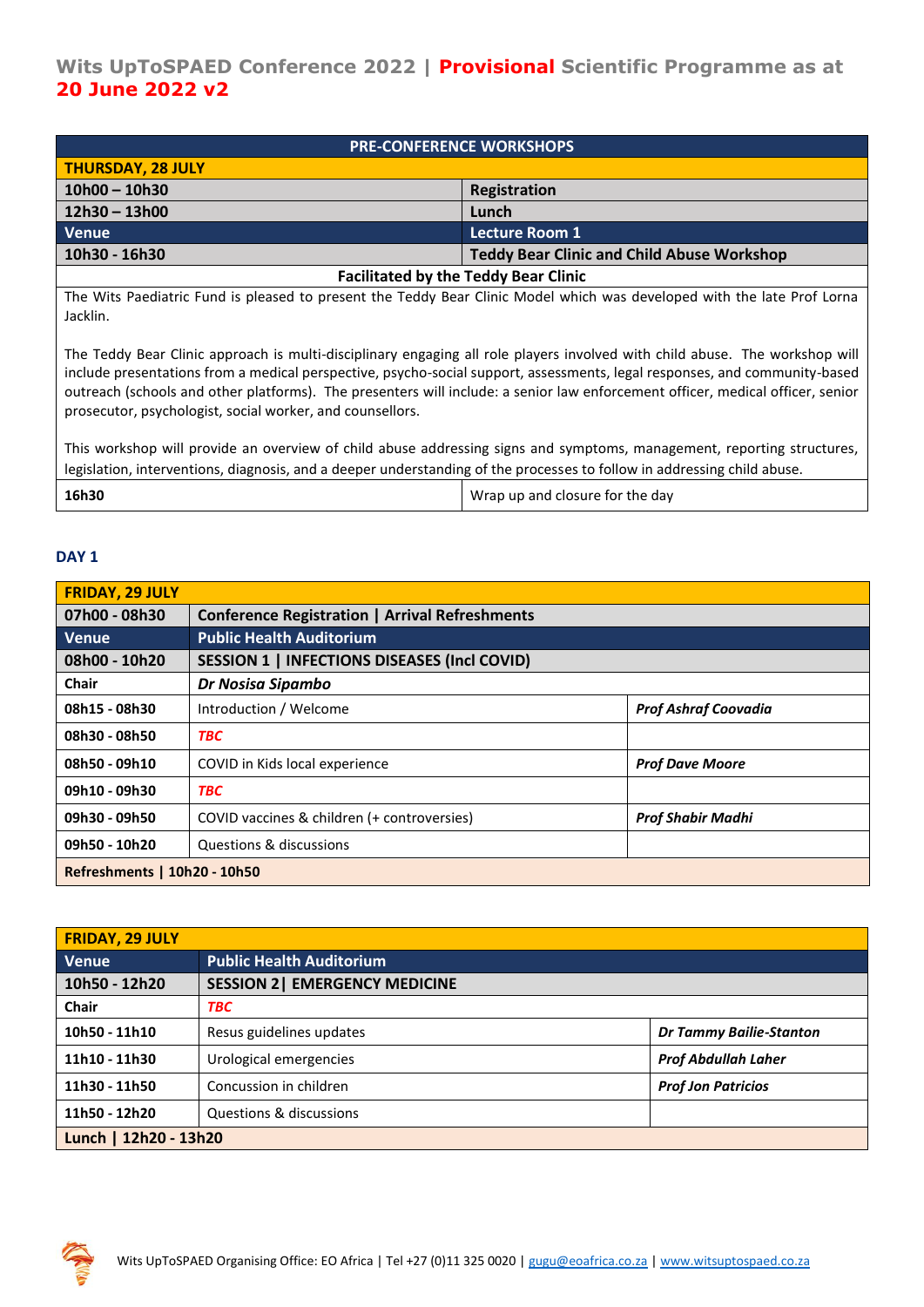## **Wits UpToSPAED Conference 2022 | Provisional Scientific Programme as at 20 June 2022 v2**

| <b>FRIDAY, 29 JULY</b>       |                                        |                                                             |
|------------------------------|----------------------------------------|-------------------------------------------------------------|
| <b>Venue</b>                 | <b>Public Health Auditorium</b>        |                                                             |
| 13h20 - 14h20                | <b>SESSION 3   PAIN / PALLIATION</b>   |                                                             |
| <b>Chair</b>                 | Dr Tanusha Ramdin                      |                                                             |
| 13h20 - 13h40                | <b>TBC</b>                             |                                                             |
| 13h40 - 14h00                | Palliation: case presentation          | Dr Mehnaaz Ally                                             |
| 14h00 - 14h30                | Panel Discussion   Pain and palliation | Dr Mehnaaz Ally, Dr Susan Murphy, Dr<br><b>Pinky Chirwa</b> |
| Refreshments   14h30 - 15h00 |                                        |                                                             |

| <b>FRIDAY, 29 JULY</b> |                                         |                                                          |
|------------------------|-----------------------------------------|----------------------------------------------------------|
| <b>Venue</b>           | <b>Public Health Auditorium</b>         |                                                          |
| 15h00 - 16h30          | <b>SESSION 4  PULMONOLOGY</b>           |                                                          |
| Chair                  | <b>Dr Steve Ponde</b>                   |                                                          |
| 15h00 - 15h20          | Asthma - new guidelines                 | <b>Prof Debbie White</b>                                 |
| 15h20 - 15h40          | Spurred on to investigate LRTIs further | Dr Keke Mopeli                                           |
| 15h40 - 16h10          | Panel Discussion   Trache team          | Dr Joy Fredericks, Ms Kath Schie, Dr<br><b>Riaz Khan</b> |
| 16h10 - 16h30          | Questions & discussions                 |                                                          |
| 16h30                  | Wrap up and closure for the day         |                                                          |

## **DAY 2**

| <b>SATURDAY, 30 JULY</b>     |                                                       |                                                  |
|------------------------------|-------------------------------------------------------|--------------------------------------------------|
| 07h30 - 08h30                | <b>Conference Registration   Arrival Refreshments</b> |                                                  |
| Venue                        | <b>Public Health Auditorium</b>                       |                                                  |
| 08h30 - 09h50                | <b>SESSION 5   CRITICAL CARE / ICU</b>                |                                                  |
| <b>Chair</b>                 | <b>Prof Rudo Mathiva</b>                              |                                                  |
| 08h30 - 08h50                | Bronchiolitis in 2022 High flow and beyond            | Dr Susan Murphy                                  |
| 08h50 - 09h10                | Anti-microbial stewardship and resistance / IPC       | Dr Vindana Chibabhai                             |
| 09h10 - 09h50                | Panel Discussion   How to decide who goes to ICU?     | Dr Kuban Naidoo, Dr Despina<br><b>Demopolous</b> |
| Refreshments   09h50 - 10h20 |                                                       |                                                  |

| <b>SATURDAY, 30 JULY</b> |                                                   |                           |
|--------------------------|---------------------------------------------------|---------------------------|
| <b>Venue</b>             | <b>Public Health Auditorium</b>                   |                           |
| 10h20 - 11h50            | <b>SESSION 6   NEONATOLOGY</b>                    |                           |
| Chair                    | Dr Firdose Nakwa                                  |                           |
| 10h20 - 10h40            | Cooling controversies                             | <b>Prof Daynia Ballot</b> |
| 10h40 - 11h00            | <b>TBC</b>                                        |                           |
| 11h00 - 11h20            | What do the surgeons want paediatricians to know? | <b>Dr Tarryn Gabler</b>   |
| 11h20 - 11h50            | Questions & discussions                           |                           |
| Lunch   11h50 - 12h50    |                                                   |                           |